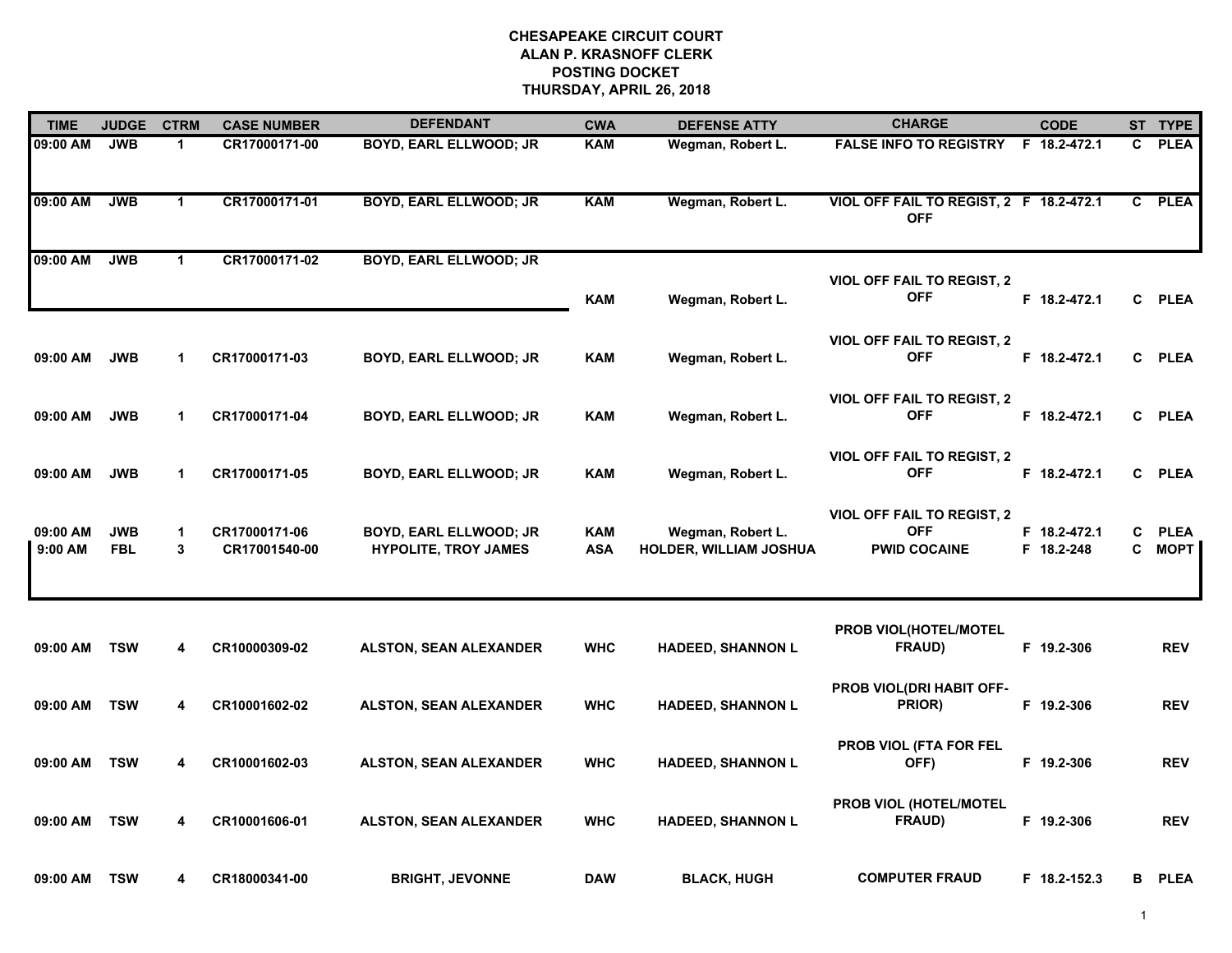| <b>TIME</b> | JUDGE CTRM |              | <b>CASE NUMBER</b> | <b>DEFENDANT</b>                    | <b>CWA</b> | <b>DEFENSE ATTY</b>     | <b>CHARGE</b>                                   | <b>CODE</b>  |   | ST TYPE       |
|-------------|------------|--------------|--------------------|-------------------------------------|------------|-------------------------|-------------------------------------------------|--------------|---|---------------|
| 09:00 AM    | <b>TSW</b> | 4            | CR18000341-01      | <b>BRIGHT, JEVONNE</b>              | <b>DAW</b> | <b>BLACK, HUGH</b>      | <b>OBTAIN MONEY FALSELY</b>                     | F 18.2-178   |   | <b>B</b> PLEA |
| 09:00 AM    | <b>TSW</b> | 4            | CR12001923-00      | <b>DAVIS, RANDY LATROY</b>          | <b>PLS</b> | <b>ZEDD, GORDON</b>     | <b>DUI 2ND (ACC)</b>                            | M 74-216     | B | <b>ROL</b>    |
| 09:00 AM    | <b>TSW</b> | 4            | CR12001923-02      | <b>DAVIS, RANDY LATROY</b>          | <b>PLS</b> | <b>ZEDD, GORDON</b>     | <b>SUSP OL</b>                                  | M 74-73      | в | <b>ROL</b>    |
| 09:00 AM    | <b>TSW</b> | 4            | CR18000630-00      | DELEON, GUADALUPE VARELA            | <b>PLS</b> | Byrum, Robert G.        | <b>DWI 3RD</b>                                  | F C.18.2-266 | C | <b>PLEA</b>   |
| 09:00 AM    | <b>TSW</b> | 4            | CR17002240-00      | HARRELL, JUSTIN CHASE               | <b>CEE</b> | <b>MUSSONI, ERIK</b>    | <b>OBTAIN MONEY BY FALSE</b><br><b>PRET</b>     | F 18.2-178   |   | C PLEA        |
| 09:00 AM    | <b>TSW</b> | 4            | CR17002240-01      | <b>HARRELL, JUSTIN CHASE</b>        | <b>CEE</b> | <b>MUSSONI, ERIK</b>    | <b>OBTAIN MONEY BY FALSE</b><br><b>PRET</b>     | F 18.2-178   | C | <b>PLEA</b>   |
| 09:00 AM    | <b>TSW</b> | 4            | CR14002568-00      | JEFFERY, ANDRE LOZAR                | <b>PLS</b> | <b>ORTIZ, KATHLEEN</b>  | SUSP O/L-3RD                                    | M B.46.2-301 | C | <b>ROL</b>    |
| 09:00 AM    | <b>TSW</b> | 4            | CR17001964-00      | KNIGHT, DARRELL DONYELL             | <b>WHC</b> | <b>BELOTE, NICOLE</b>   | <b>FORGERY</b>                                  | F 18.2-172   |   | C SENR        |
| 09:00 AM    | <b>TSW</b> | $\mathbf{2}$ | CR04A01168-01      | <b>LUTHER, JAY WILLIAM</b>          | <b>WHC</b> | <b>SHANNON, KRISTEN</b> | PROB VIOL (CONSPIRACY)                          | F 19.2-306   | C | <b>REV</b>    |
| 09:00 AM    | <b>TSW</b> | 4            | CR17000874-00      | <b>MOSHER, DONOVAN JOSEPH</b>       | <b>SNS</b> | Howlett, Bobby L.; Jr.  | <b>AGGRAVATED SEXUAL</b><br><b>BATTERY 13YR</b> | F 18.2-67.3  | В | <b>LIM</b>    |
| 09:00 AM    | <b>TSW</b> | 4            | CR18000463-00      | OSORIO RIVAS, MIGUEL EDGARDO        | <b>ASA</b> |                         | <b>PWID MARIJUANA SCHOOL</b><br><b>PROPERTY</b> | F 18.2-255.2 |   | C BOND        |
| 09:00 AM    | <b>TSW</b> | 4            | CR18000463-01      | <b>OSORIO RIVAS, MIGUEL EDGARDO</b> | <b>ASA</b> |                         | <b>PWID MARIJUANA</b>                           | F 18.2-248.1 |   | C BOND        |
| 09:00 AM    | <b>TSW</b> | 4            | CR18000463-02      | <b>OSORIO RIVAS, MIGUEL EDGARDO</b> | <b>ASA</b> | Broccoletti, James O.   | <b>FTA-ADATS</b>                                | M 18.2-456   |   | C BOND        |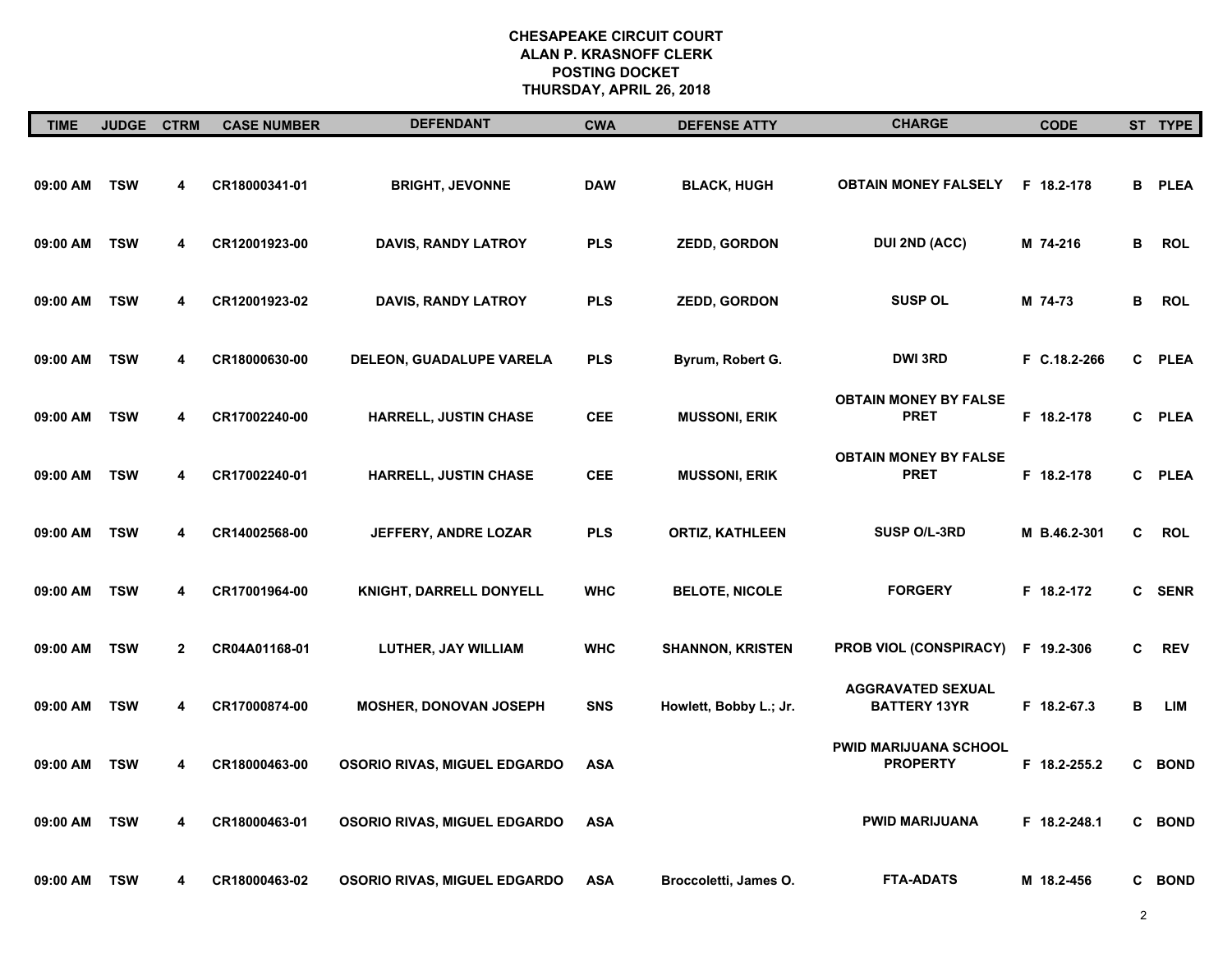| <b>TIME</b> | <b>JUDGE</b> | <b>CTRM</b> | <b>CASE NUMBER</b> | <b>DEFENDANT</b>                | <b>CWA</b> | <b>DEFENSE ATTY</b>        | <b>CHARGE</b>                                 | <b>CODE</b>  |   | ST TYPE       |
|-------------|--------------|-------------|--------------------|---------------------------------|------------|----------------------------|-----------------------------------------------|--------------|---|---------------|
| 09:00 AM    | <b>TSW</b>   | 4           | CR18000762-00      | SMITH, WILLIAM LAMONT           | <b>MLK</b> | HAMLIN, JASON L            | <b>BOND APPEAL</b>                            | $0$ 19.2-124 |   | C BOND        |
| 09:00 AM    | <b>TSW</b>   | 4           | CR18000065-00      | <b>VENEY, KEYAUNA MONIC</b>     | <b>ASA</b> | <b>CROOK, HEATHER B</b>    | <b>INVOLUNTARY</b><br><b>MANSLAUGHTER-DWI</b> | F 18.2-36.1  | в | C             |
| 09:00 AM    | <b>TSW</b>   | 4           | CR18000065-01      | <b>VENEY, KEYAUNA MONIC</b>     | <b>ASA</b> | <b>CROOK, HEATHER B</b>    | <b>MAIM WHILE DWI</b>                         | F 18.2-51.4  |   | <b>B</b> TRYL |
| 09:00 AM    | <b>TSW</b>   | 4           | CR18000576-00      | <b>WILSON, JUSTIN REENARD</b>   | <b>AMF</b> | <b>BOUCHARD, JULIAN</b>    | <b>FELON POSS WPN/AMMO</b><br>(NOT GUN)       | F 18.2-308.2 |   | C PLEA        |
| 09:00 AM    | <b>TSW</b>   | 4           | CR18000018-00      | WOODHOUSE, KEVIN SHUROD         | <b>MLK</b> | <b>HARDT, PATRICIA A</b>   | <b>FELON POSSESS</b><br><b>AMMUNITION</b>     | F 18.2-308.2 |   | C TRYL        |
| 09:00 AM    | <b>RDS</b>   | 6           | CR12001703-07      | <b>ANDERSON, MAURIO BERNARD</b> | <b>DRT</b> | <b>DAVIS, RICHARD; III</b> | <b>PROB VIOL</b><br>(EMBEZZLEMENT)            | F 19.2-306   | C | <b>REV</b>    |
| 09:00 AM    | <b>RDS</b>   | 6           | CR12001703-08      | <b>ANDERSON, MAURIO BERNARD</b> | <b>DRT</b> | <b>DAVIS, RICHARD; III</b> | <b>PROB VIOL</b><br>(EMBEZZLEMENT)            | F 19.2-306   | C | <b>REV</b>    |
| 09:00 AM    | <b>RDS</b>   | 6           | CR17002345-00      | <b>BOSTON, LISA LYNN</b>        | <b>AJS</b> | <b>JONES, DAVID</b>        | <b>POSSESS HEROIN</b>                         | F 18.2-250   | C | <b>SENR</b>   |
| 09:00 AM    | <b>RDS</b>   | 6           | CR16001629-00      | <b>CAMPBELL, AERIEL ALEXIS</b>  | <b>BEC</b> |                            | 54/40 SP                                      | I F.46.2-878 | s | cc            |
| 09:00 AM    | <b>RDS</b>   | 6           | CR17001967-00      | <b>COFFMAN, JOSEPH DALE</b>     | <b>AJS</b> | <b>GILCHRIST, KURT A</b>   | <b>DWI 3RD</b>                                | F C.18.2-266 | C | <b>PLEA</b>   |
| 09:00 AM    | <b>RDS</b>   | 6           | CR17002338-00      | <b>CREWS, CODY RAY</b>          | <b>AJS</b> | Draper, Anthony L.         | DWI 3RD+                                      | F C.18.2-266 | C | <b>SENR</b>   |
| 09:00 AM    | <b>RDS</b>   | 6           | CR17002338-01      | <b>CREWS, CODY RAY</b>          | <b>AJS</b> | Draper, Anthony L.         | <b>OPER SUSP/REVOKE</b>                       | M 18.2-272   | C | <b>SENR</b>   |
| 09:00 AM    | <b>RDS</b>   | 6           | CR14002187-02      | <b>FLORES, CRISTOL ARIANNE</b>  | <b>DRT</b> | <b>DAVIS, RICHARD; III</b> | PROB VIOL (PETIT<br><b>LARCENY</b> )          | M 19.2-306   | C | <b>REV</b>    |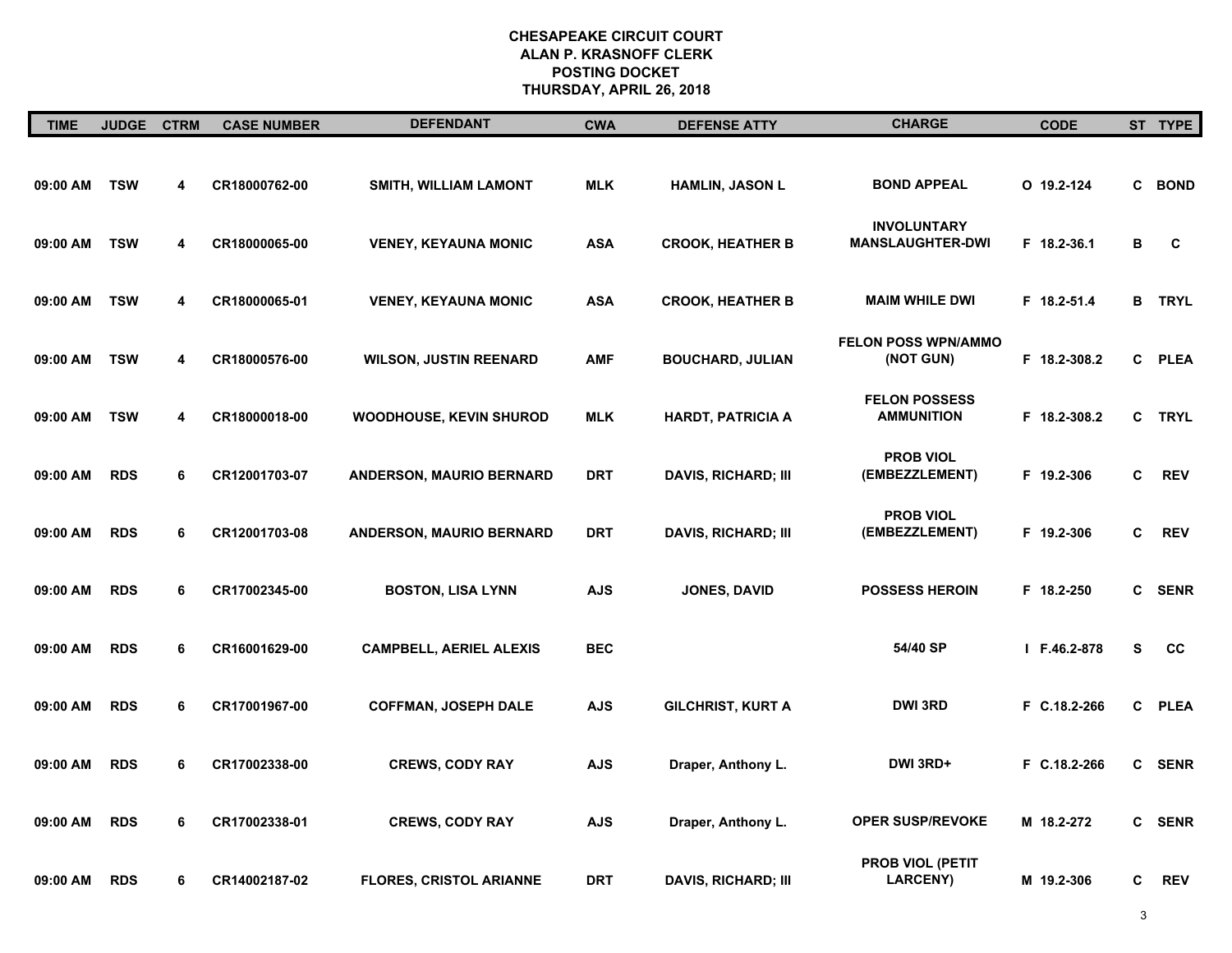| <b>TIME</b> | JUDGE CTRM |   | <b>CASE NUMBER</b> | <b>DEFENDANT</b>                 | <b>CWA</b> | <b>DEFENSE ATTY</b>    | <b>CHARGE</b>                                   | <b>CODE</b>  | ST TYPE       |
|-------------|------------|---|--------------------|----------------------------------|------------|------------------------|-------------------------------------------------|--------------|---------------|
| 09:00 AM    | <b>RDS</b> | 6 | CR18000356-00      | <b>GAYLOR, COURTNEY MICHELLE</b> | <b>AHM</b> | <b>WOOTEN, MATTHEW</b> | <b>UTTER</b>                                    | F 18.2-172   | <b>B</b> PLEA |
| 09:00 AM    | <b>RDS</b> | 6 | CR18000356-01      | <b>GAYLOR, COURTNEY MICHELLE</b> | <b>AHM</b> | <b>WOOTEN, MATTHEW</b> | <b>CONSPIRACY FORGERY</b>                       | F 18.2-172   | <b>B</b> PLEA |
| 09:00 AM    | <b>RDS</b> | 6 | CR18000356-02      | <b>GAYLOR, COURTNEY MICHELLE</b> | <b>AHM</b> | <b>WOOTEN, MATTHEW</b> | <b>FORGERY</b>                                  | F 18.2-172   | <b>B</b> PLEA |
| 09:00 AM    | <b>RDS</b> | 6 | CR18000356-03      | <b>GAYLOR, COURTNEY MICHELLE</b> | <b>AHM</b> | <b>WOOTEN, MATTHEW</b> | <b>FORGERY WRITING</b><br><b>CONSPIRACY</b>     | F 18.2-172   | <b>B</b> PLEA |
| 09:00 AM    | <b>RDS</b> | 6 | CR18000356-04      | <b>GAYLOR, COURTNEY MICHELLE</b> | <b>AHM</b> | <b>WOOTEN, MATTHEW</b> | <b>OBTAIN MONEY FALSE -</b><br><b>ATTEMPT</b>   | F 18.2-178   | <b>B</b> PLEA |
| 09:00 AM    | <b>RDS</b> | 6 | CR18000356-05      | <b>GAYLOR, COURTNEY MICHELLE</b> | <b>AHM</b> | <b>WOOTEN, MATTHEW</b> | <b>OBTAIN MONEY/FALSE PRE</b><br><b>ATTEMPT</b> | F 18.2-178   | <b>B</b> PLEA |
| 09:00 AM    | <b>RDS</b> | 6 | CR18000356-06      | <b>GAYLOR, COURTNEY MICHELLE</b> | <b>AHM</b> | <b>WOOTEN, MATTHEW</b> | <b>GRAND LARCENY</b>                            | F 18.2-95    | <b>B</b> PLEA |
| 09:00 AM    | <b>RDS</b> | 6 | CR18000356-07      | <b>GAYLOR, COURTNEY MICHELLE</b> | <b>AHM</b> | <b>WOOTEN, MATTHEW</b> | <b>CLIMB IN VEHICLE COMMIT</b><br><b>CRIME</b>  | M 18.2-147   | <b>B</b> TRYL |
| 09:00 AM    | <b>RDS</b> | 6 | CR18000356-08      | <b>GAYLOR, COURTNEY MICHELLE</b> | <b>AHM</b> | <b>WOOTEN, MATTHEW</b> | ID THEFT TO DEFRAUD                             | M 18.2-186.3 | <b>B</b> PLEA |
| 09:00 AM    | <b>RDS</b> | 6 | CR18000356-09      | <b>GAYLOR, COURTNEY MICHELLE</b> | <b>AHM</b> | <b>WOOTEN, MATTHEW</b> | <b>PETIT LARCENY 1ST</b><br><b>OFFENSE</b>      | M 18.2-96    | <b>B</b> PLEA |
| 09:00 AM    | <b>RDS</b> | 6 | CR18000356-10      | <b>GAYLOR, COURTNEY MICHELLE</b> | <b>AHM</b> | <b>WOOTEN, MATTHEW</b> | <b>INTENTIONAL DAMAGE</b>                       | M 18.2-137   | <b>B</b> PLEA |
| 09:00 AM    | <b>RDS</b> | 6 | CR18000356-11      | <b>GAYLOR, COURTNEY MICHELLE</b> | <b>AHM</b> | <b>WOOTEN, MATTHEW</b> | <b>CLIMB IN VEHICLE COMMIT</b><br><b>CRIME</b>  | M 18.2-147   | <b>B</b> PLEA |
| 09:00 AM    | <b>RDS</b> | 6 | CR18000686-00      | <b>GAYLOR, COURTNEY MICHELLE</b> | <b>AHM</b> | <b>WOOTEN, MATTHEW</b> | <b>ID THEFT W/INT TO</b><br><b>DEFRAUD</b>      | F 18.2-186.3 | C PLEA        |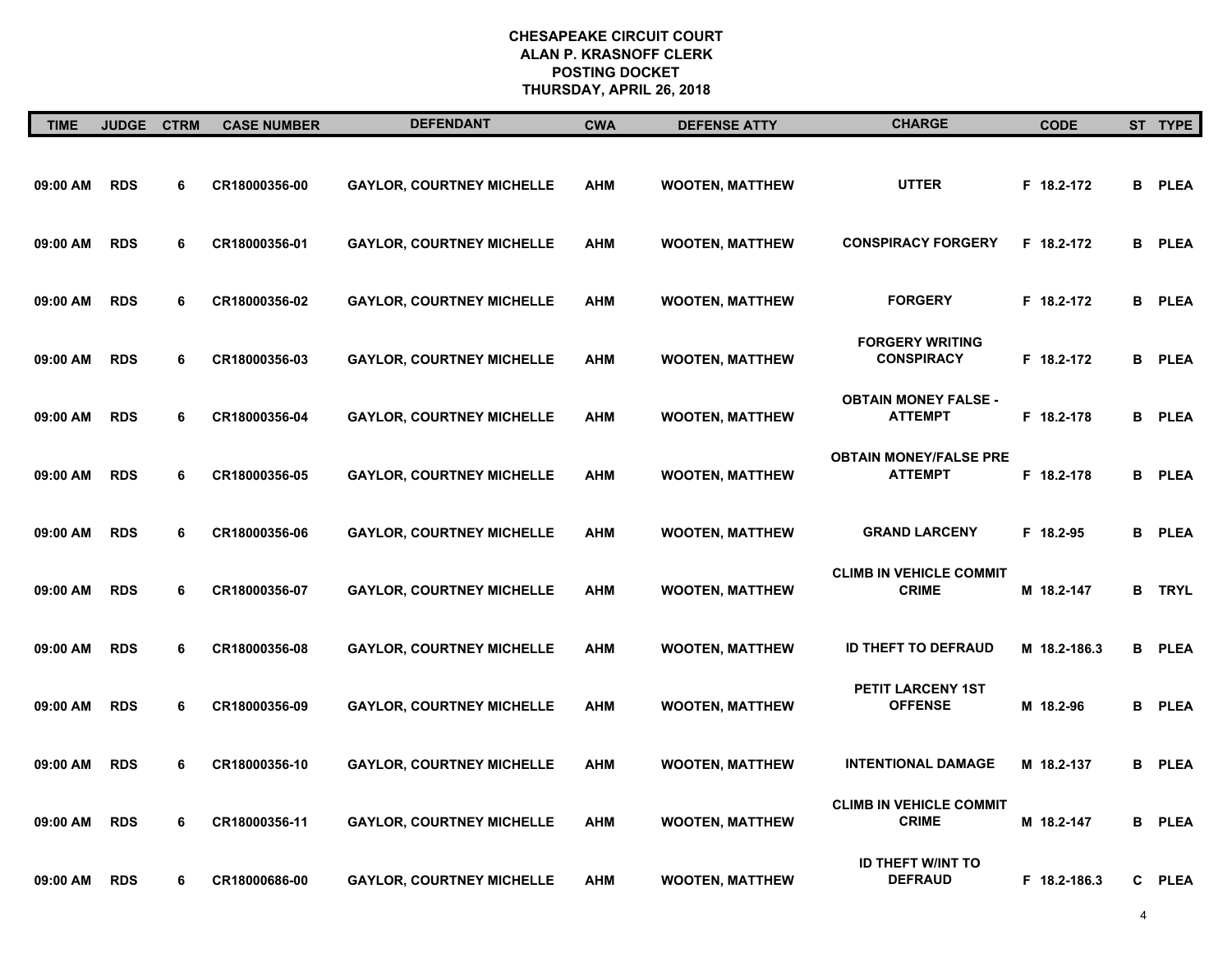| <b>TIME</b> | <b>JUDGE</b> | <b>CTRM</b> | <b>CASE NUMBER</b> | <b>DEFENDANT</b>                 | <b>CWA</b> | <b>DEFENSE ATTY</b>          | <b>CHARGE</b>                              | <b>CODE</b>  |    | ST TYPE     |
|-------------|--------------|-------------|--------------------|----------------------------------|------------|------------------------------|--------------------------------------------|--------------|----|-------------|
| 09:00 AM    | <b>RDS</b>   | 6           | CR18000686-01      | <b>GAYLOR, COURTNEY MICHELLE</b> | <b>AHM</b> | <b>WOOTEN, MATTHEW</b>       | <b>CREDIT CARD FRAUD</b>                   | F 18.2-195   |    | C PLEA      |
| 09:00 AM    | <b>RDS</b>   | 6           | CR18000686-02      | <b>GAYLOR, COURTNEY MICHELLE</b> | <b>AHM</b> | <b>WOOTEN, MATTHEW</b>       | <b>CREDIT CARD LARCENY</b>                 | F 18.2-192   | C. | <b>PLEA</b> |
| 09:00 AM    | <b>RDS</b>   | 6           | CR18000686-03      | <b>GAYLOR, COURTNEY MICHELLE</b> | <b>AHM</b> | <b>WOOTEN, MATTHEW</b>       | <b>COMPUTER FRAUD</b>                      | F 18.2-152.3 |    | C PLEA      |
| 09:00 AM    | <b>RDS</b>   | 6           | CR18000686-04      | <b>GAYLOR, COURTNEY MICHELLE</b> | <b>AHM</b> | <b>WOOTEN, MATTHEW</b>       | <b>CREDIT CARD LARCENY</b>                 | F 18.2-193   | C  | <b>PLEA</b> |
| 09:00 AM    | <b>RDS</b>   | 6           | CR13000103-04      | <b>HARRELL, JAMES ALLEN</b>      | DRT        | <b>DAVIS, RICHARD; III</b>   | <b>VIOL PROBATION ON FEL</b><br><b>OFF</b> | F 19.2-306   | C  | <b>REV</b>  |
| 09:00 AM    | <b>RDS</b>   | 6           | CR18000357-00      | HAYNES, JENNIFER LEAH            | <b>AHM</b> | Jones, David L.              | <b>POSSESS SCH I/II DRUG</b>               | F 18.2-250   | в  | <b>PLEA</b> |
| 09:00 AM    | <b>RDS</b>   | 6           | CR05001553-01      | JORDAN, CAROLYN ANN              | <b>AJS</b> | <b>BOUCHARD, JULIAN</b>      | PROB VIOL(FORGE PUBLIC<br><b>RECORD</b> )  | F 19.2-306   | в  | <b>REV</b>  |
| 09:00 AM    | <b>RDS</b>   | 6           | CR05001554-01      | <b>JORDAN, CAROLYN ANN</b>       | <b>AJS</b> | <b>BOUCHARD, JULIAN</b>      | PROB VIOL(FORGE PUBLIC<br><b>RECORD)</b>   | F 19.2-306   | B  | <b>REV</b>  |
| 09:00 AM    | <b>RDS</b>   | 6           | CR05001555-01      | JORDAN, CAROLYN ANN              | <b>AJS</b> | <b>BOUCHARD, JULIAN</b>      | PROB VIOL(FORGE PUBLIC<br><b>RECORD)</b>   | F 19.2-306   | C  | <b>REV</b>  |
| 09:00 AM    | <b>RDS</b>   | 6           | CR05001556-01      | <b>JORDAN, CAROLYN ANN</b>       | <b>AJS</b> | <b>BOUCHARD, JULIAN</b>      | PROB VIOL(FORGE PUBLIC<br><b>RECORD)</b>   | F 19.2-306   | C  | <b>REV</b>  |
| 09:00 AM    | <b>RDS</b>   | 6           | CR18000358-00      | <b>MOORE, COREY LAMONT</b>       | <b>AHM</b> | Jones, David L.              | <b>POSSESS COCAINE</b>                     | F 18.2-250   | в  | C           |
| 09:00 AM    | <b>RDS</b>   | 6           | CR16000662-01      | PELIGRO, ARNIEL JAYD             |            | <b>DAVIS, RICHARD J; III</b> | <b>VIOL PROBATION ON FEL</b><br><b>OFF</b> | F 19.2-306   | C  | cc          |
| 09:00 AM    | <b>RDS</b>   | 6           | CR16000662-02      | PELIGRO, ARNIEL JAYD             |            | <b>PLOTT, STEPHEN</b>        | <b>PROB VIOL (GRAND</b><br><b>LARCENY)</b> | F 19.2-306   | C  | cc          |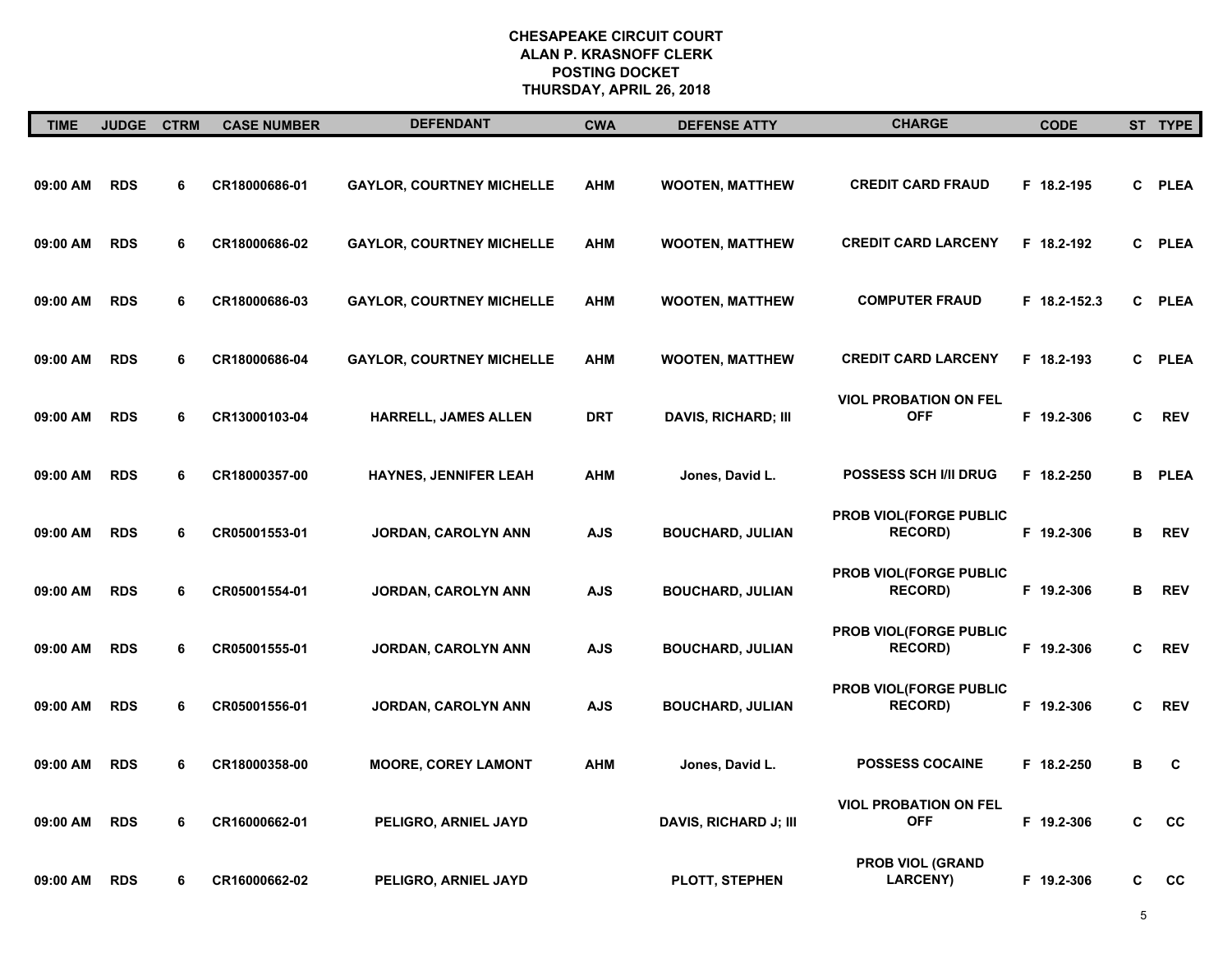| <b>TIME</b>   | JUDGE CTRM |   | <b>CASE NUMBER</b> | <b>DEFENDANT</b>                 | <b>CWA</b> | <b>DEFENSE ATTY</b>       | <b>CHARGE</b>                               | <b>CODE</b>  |    | ST TYPE       |
|---------------|------------|---|--------------------|----------------------------------|------------|---------------------------|---------------------------------------------|--------------|----|---------------|
| 09:00 AM      | <b>RDS</b> | 6 | CR18000102-00      | PILKINGTON, JOSEPH WESTON        | <b>AJS</b> | <b>BOSLEY, CORIE</b>      | <b>POSSESS AMPHETAMINE</b>                  | F 18.2-250   |    | <b>B</b> PLEA |
| 09:00 AM      | <b>RDS</b> | 6 | CR18000102-01      | PILKINGTON, JOSEPH WESTON        | <b>AJS</b> | <b>BOSLEY, CORIE</b>      | <b>DUI 1ST</b>                              | M A.18.2-266 |    | <b>B</b> PLEA |
| 09:00 AM      | <b>RDS</b> | 6 | CR18000102-02      | PILKINGTON, JOSEPH WESTON        | <b>AJS</b> | <b>BOSLEY, CORIE</b>      | <b>ILLEGAL CONSUMING</b><br><b>ALCOHOL</b>  | M 18.2-266.1 |    | <b>B</b> PLEA |
| 09:00 AM      | <b>RDS</b> | 6 | CR18000230-01      | PRUETZEL, ROBIN MICHELLE         | <b>AHM</b> | <b>BLACK, HUGH E; III</b> | POSSESS MARIJUANA                           | M 18.2-250.1 | F. | <b>TRYL</b>   |
| 09:00 AM      | <b>RDS</b> | 6 | CR18000299-00      | TIMBERLAKE, CHERYL YVONNE        | <b>AJS</b> | <b>BARLOW, JASON</b>      | <b>POSSESS COCAINE</b>                      | F 18.2-250   |    | <b>B</b> PLEA |
| 09:00 AM      | <b>RDS</b> | 6 | CR18000299-01      | <b>TIMBERLAKE, CHERYL YVONNE</b> | <b>AJS</b> | <b>BARLOW, JASON</b>      | DWI, 1ST                                    | M A.18.2-266 |    | <b>B</b> PLEA |
| 09:00 AM      | <b>RDS</b> | 6 | CR17002163-01      | <b>WILLIAMS, DONTA C</b>         | <b>DRT</b> | <b>BELOTE, NICOLE</b>     | <b>ELUDE</b>                                | F 46.2-817B  |    | C SENR        |
| 09:00 AM      | <b>RDS</b> | 6 | CR17002163-02      | <b>WILLIAMS, DONTA C</b>         | <b>DRT</b> | <b>BELOTE, NICOLE</b>     | <b>DRIV UNDER REVO/SUSP</b>                 | M B.46.2-301 |    | C SENR        |
| 09:00 AM      | <b>RDS</b> | 6 | CR17002035-00      | ZELJEZNJAK, NICOLAS BRADFORD     | <b>AJS</b> | OLIVER, FLOYD             | <b>POSSESS HEROIN</b>                       | F 18.2-250   |    | C TRYL        |
| 09:00 AM      | <b>RDS</b> | 6 | CR17002035-01      | ZELJEZNJAK, NICOLAS BRADFORD     | <b>AJS</b> | <b>OLIVER, FLOYD</b>      | POSSESS PARAPHERNALIA M 54.1-3466           |              | C  | <b>TRYL</b>   |
| 09:00 AM      | <b>RDS</b> | 6 | CR17002035-02      | ZELJEZNJAK, NICOLAS BRADFORD     | <b>AJS</b> | OLIVER, FLOYD             | <b>OBSTRUCT JUSTICE</b>                     | M 18.2-460   | C  | <b>TRYL</b>   |
| 09:00 AM      | <b>RDS</b> | 6 | CR17002035-03      | ZELJEZNJAK, NICOLAS BRADFORD     | <b>AJS</b> | <b>OLIVER, FLOYD</b>      | <b>FALSE IDENTIFY SELF TO</b><br><b>LEO</b> | M 19.2-82.1  | C  | <b>TRYL</b>   |
| 09:01 AM MATA |            | 5 | CR12002481-03      | <b>ANDERSON, MARK AARON</b>      |            | <b>SPENCER, JO ANNE</b>   | <b>VIOL PROBATION ON FEL</b><br><b>OFF</b>  | F 19.2-306   | O  | DC            |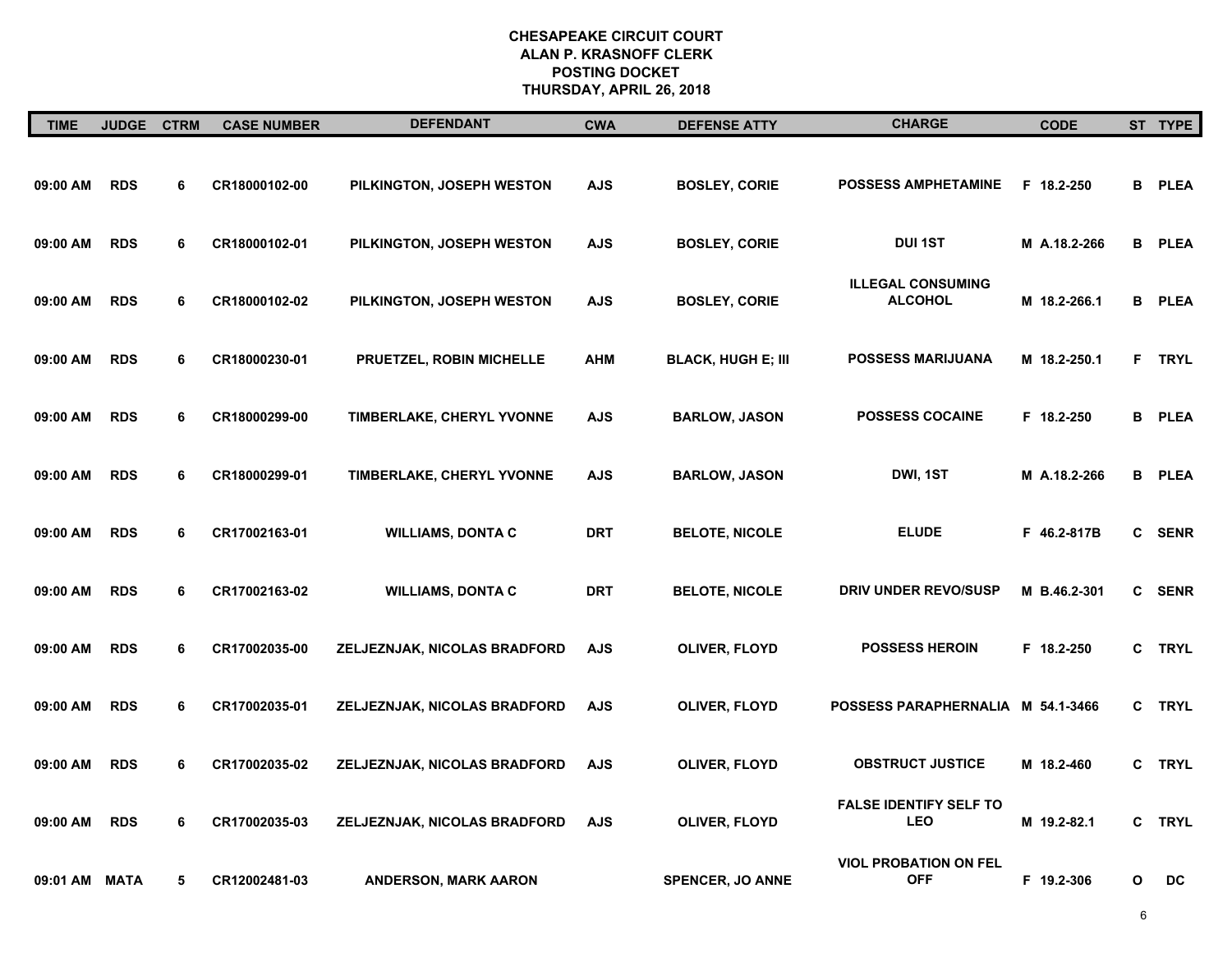| <b>TIME</b>   | JUDGE CTRM |   | <b>CASE NUMBER</b> | <b>DEFENDANT</b>               | <b>CWA</b> | <b>DEFENSE ATTY</b>          | <b>CHARGE</b>                                   | <b>CODE</b> |   | ST TYPE   |
|---------------|------------|---|--------------------|--------------------------------|------------|------------------------------|-------------------------------------------------|-------------|---|-----------|
| 09:01 AM MATA |            | 5 | CR15001959-01      | <b>BRADY, ALISON MARIE</b>     |            | <b>WENTWORTH, RACHEL E</b>   | <b>POSSESS COCAINE</b>                          | F 18.2-250  | в | DC        |
| 09:01 AM      | MATA       | 5 | CR16002023-00      | <b>BROWN, WHITNEY LEIGH</b>    |            | Laine, Herbert               | <b>OBTAIN MONEY/FALSE</b><br><b>PRET 3RD</b>    | F 18.2-178  | C | <b>DC</b> |
| 09:01 AM MATA |            | 5 | CR16002023-01      | <b>BROWN, WHITNEY LEIGH</b>    |            | <b>LAINE, HERBERT</b>        | <b>GRAND LARCENY</b>                            | F 18.2-95   | C | DC        |
| 09:01 AM MATA |            | 5 | CR16002023-02      | <b>BROWN, WHITNEY LEIGH</b>    |            | <b>LAINE, HERBERT</b>        | <b>OBTAIN MONEY/FALSE</b><br><b>PRET 3RD</b>    | F 18.2-178  | C | DC        |
| 09:01 AM MATA |            | 5 | CR17000193-00      | <b>BROWN, WHITNEY LEIGH</b>    |            | Laine, Herbert               | <b>OBTAIN MONEY BY FALSE</b><br><b>PRETENSE</b> | F 18.2-178  | C | <b>DC</b> |
| 09:01 AM MATA |            | 5 | CR17000193-01      | <b>BROWN, WHITNEY LEIGH</b>    |            | Laine, Herbert               | <b>OBTAIN MONEY/FALSE</b><br><b>PRET-CONSP</b>  | F 18.2-178  | C | DC        |
| 09:01 AM MATA |            | 5 | CR11002046-04      | <b>CHAPPELL, ERNIE LEE; JR</b> | <b>DAM</b> | <b>TAYLOR, MATTHEW T; SR</b> | PROB VIOL (POSSESS<br><b>HEROIN</b> )           | F 19.2-306  | C | DC        |
| 09:01 AM MATA |            | 5 | CR12000749-05      | <b>CHAPPELL, ERNIE LEE; JR</b> | <b>DAM</b> | <b>TAYLOR, MATTHEW T; SR</b> | <b>PROB VIOL (GRAND</b><br><b>LARCENY)</b>      | F 19.2-306  | C | <b>DC</b> |
| 09:01 AM MATA |            | 5 | CR12000749-06      | <b>CHAPPELL, ERNIE LEE; JR</b> | <b>DAM</b> | <b>TAYLOR, MATTHEW T; SR</b> | PROB VIOL(LARC W/ INT TO<br>SELL)               | F 19.2-306  | C | DC        |
| 09:01 AM MATA |            | 5 | CR11001194-06      | <b>COLTRAIN, JUSTIN ANDREW</b> |            | <b>PASS, STEPHANIE P</b>     | <b>VIOL PROBATION ON FEL</b><br><b>OFF</b>      | F 19.2-306  | в | DC        |
| 09:01 AM MATA |            | 5 | CR12002866-07      | <b>COLTRAIN, JUSTIN ANDREW</b> |            | <b>PASS, STEPHANIE P</b>     | <b>VIOL PROBATION ON FEL</b><br><b>OFF</b>      | F 19.2-306  | в | <b>DC</b> |
| 09:01 AM MATA |            | 5 | CR16000019-00      | <b>COLTRAIN, JUSTIN ANDREW</b> |            | <b>PASS, STEPHANIE P</b>     | <b>GRAND LARCENY</b>                            | F 18.2-95   | в | <b>DC</b> |
| 09:01 AM MATA |            | 5 | CR11001356-02      | <b>CUETO, GINGER MARIE</b>     |            | <b>BLACK, HUGH E; III</b>    | <b>VIOL PROBATION ON FEL</b><br><b>OFF</b>      | F 19.2-306  | C | DC        |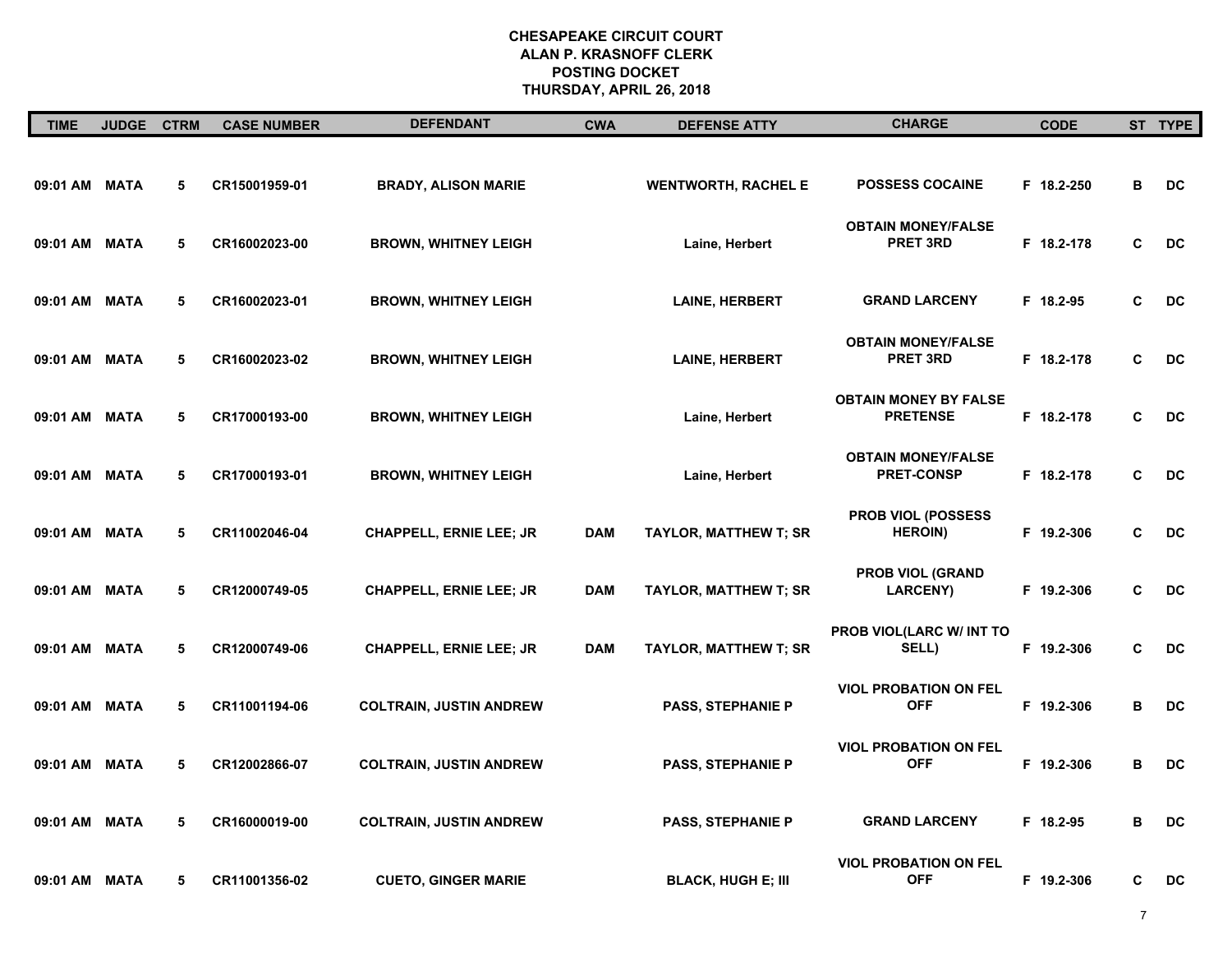| <b>TIME</b>   | JUDGE CTRM |   | <b>CASE NUMBER</b> | <b>DEFENDANT</b>               | <b>CWA</b> | <b>DEFENSE ATTY</b>       | <b>CHARGE</b>                              | <b>CODE</b> |   | ST TYPE |
|---------------|------------|---|--------------------|--------------------------------|------------|---------------------------|--------------------------------------------|-------------|---|---------|
| 09:01 AM MATA |            | 5 | CR11001759-02      | <b>CUETO, GINGER MARIE</b>     |            | <b>BLACK, HUGH E; III</b> | <b>VIOL PROBATION ON FEL</b><br><b>OFF</b> | F 19.2-306  | C | DC      |
| 09:01 AM MATA |            | 5 | CR05A01085-01      | DUNNING, MORGAN JAY            | <b>BW</b>  | <b>OXENHAM, CARA P</b>    | <b>VIOL PROBATION ON FEL</b><br><b>OFF</b> | F 19.2-306  | C | DC      |
| 09:01 AM MATA |            | 5 | CR08001765-01      | DUNNING, MORGAN JAY            | <b>BW</b>  | <b>OXENHAM, CARA P</b>    | <b>VIOL PROBATION ON FEL</b><br><b>OFF</b> | F 19.2-306  | C | DC      |
| 09:01 AM MATA |            | 5 | CR11001680-01      | <b>DUNNING, MORGAN JAY</b>     | <b>BW</b>  | <b>OXENHAM, CARA P</b>    | <b>VIOL PROBATION ON FEL</b><br><b>OFF</b> | F 19.2-306  | C | DC      |
| 09:01 AM MATA |            | 5 | CR11002789-08      | <b>GALVIN, MORGAN RAE</b>      |            | <b>OXENHAM, CARA</b>      | <b>VIOL PROBATION ON FEL</b><br><b>OFF</b> | F 19.2-306  | В | DC      |
| 09:01 AM MATA |            | 5 | CR11002789-09      | <b>GALVIN, MORGAN RAE</b>      |            | <b>OXENHAM, CARA</b>      | <b>VIOL PROBATION ON FEL</b><br><b>OFF</b> | F 19.2-306  | В | DC      |
| 09:01 AM MATA |            | 5 | CR11002789-10      | <b>GALVIN, MORGAN RAE</b>      |            | <b>OXENHAM, CARA</b>      | <b>VIOL PROBATION ON FEL</b><br><b>OFF</b> | F 19.2-306  | В | DC      |
| 09:01 AM MATA |            | 5 | CR15000400-02      | <b>GALVIN, MORGAN RAE</b>      |            | <b>OXENHAM, CARA</b>      | <b>VIOL PROBATION ON FEL</b><br><b>OFF</b> | F 19.2-306  | в | DC      |
| 09:01 AM MATA |            | 5 | CR13002311-03      | <b>GRANT, JAMES ARNOLD; JR</b> |            | <b>SWEENEY, B COLIN</b>   | <b>VIOL PROBATION ON FEL</b><br><b>OFF</b> | F 19.2-306  | C | DC      |
| 09:01 AM MATA |            | 5 | CR14000600-01      | <b>GRANT, JAMES ARNOLD; JR</b> |            | <b>MELTON, JAMES</b>      | <b>VIOL PROBATION ON FEL</b><br><b>OFF</b> | F 19.2-306  | C | DC      |
| 09:01 AM MATA |            | 5 | CR15000379-00      | <b>GRZYWINSKI, AMY MARIE</b>   | <b>CLB</b> | JONES, M COLSTON          | <b>GRAND LARCENY</b>                       | F 18.2-95   | в | DC      |
| 09:01 AM MATA |            | 5 | CR15000379-01      | <b>GRZYWINSKI, AMY MARIE</b>   | <b>CLB</b> | JONES, M COLSTON          | <b>CONCEALMENT</b>                         | F 18.2-103  | в | DC      |
| 09:01 AM MATA |            | 5 | CR14001421-01      | <b>HOLT, JAMES BRANDON</b>     |            | <b>SPENCER, JO ANNE</b>   | <b>VIOL PROBATION ON FEL</b><br><b>OFF</b> | F 19.2-306  | C | DC      |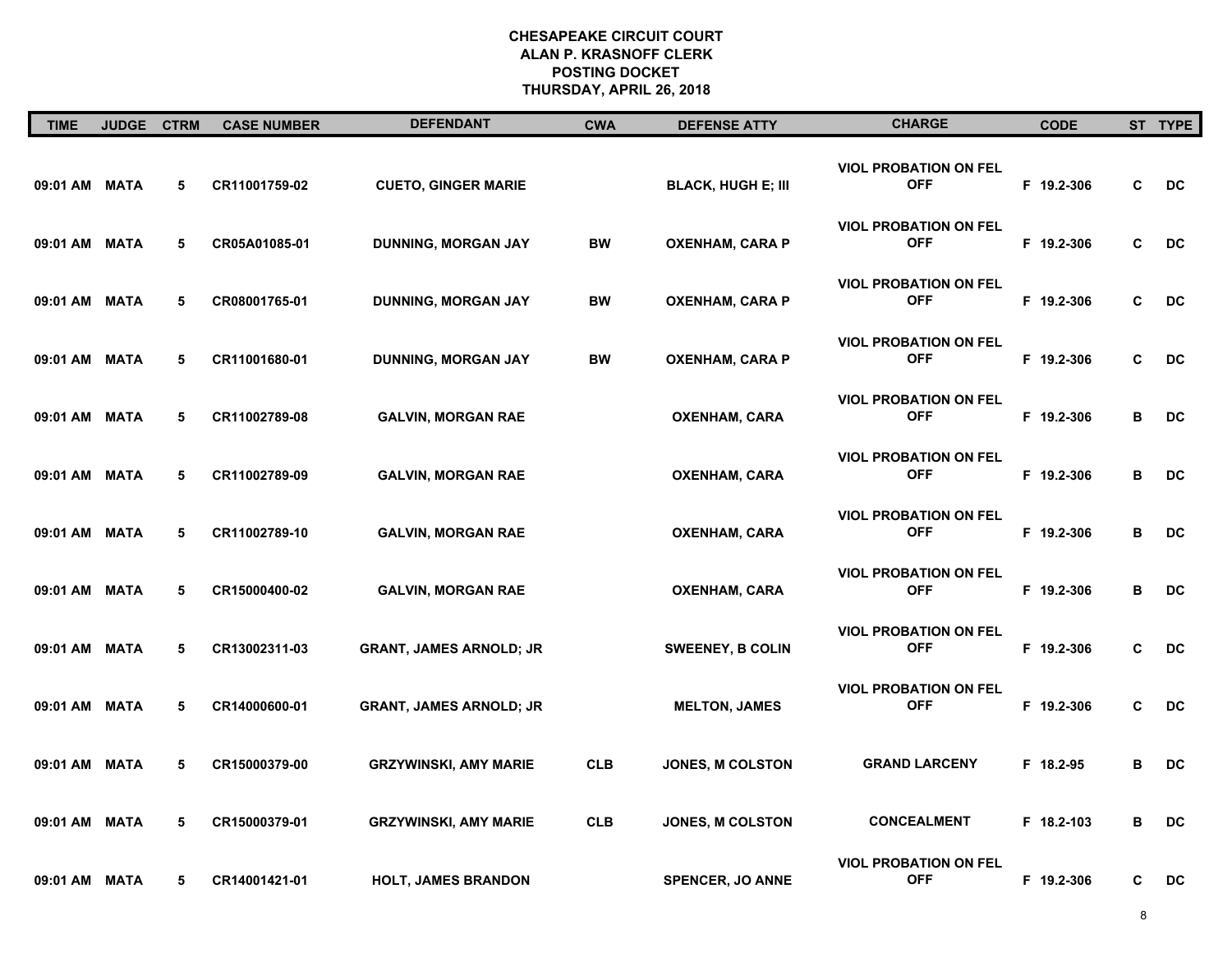| <b>TIME</b>   | <b>JUDGE</b> | <b>CTRM</b> | <b>CASE NUMBER</b> | <b>DEFENDANT</b>                | <b>CWA</b> | <b>DEFENSE ATTY</b>           | <b>CHARGE</b>                                   | <b>CODE</b>   |   | ST TYPE   |
|---------------|--------------|-------------|--------------------|---------------------------------|------------|-------------------------------|-------------------------------------------------|---------------|---|-----------|
| 09:01 AM MATA |              | 5           | CR17000976-00      | <b>KARNES, LOREN ALBERTSON</b>  |            | HOLDER, WILLIAM JOSHUA        | <b>POSSESS FENTANYL</b>                         | F 18.2-250    | в | DC        |
| 09:01 AM MATA |              | 5           | CR17000976-01      | <b>KARNES, LOREN ALBERTSON</b>  |            | HOLDER, WILLIAM JOSHUA        | <b>POSSESS PARPHERNALIA</b>                     | M 54.1-3466   | В | <b>DC</b> |
| 09:01 AM MATA |              | 5           | CR17000976-02      | <b>KARNES, LOREN ALBERTSON</b>  |            | <b>HOLDER, WILLIAM JOSHUA</b> | <b>POSSESS MARIJUANA</b>                        | M 18.2-250.1  | B | <b>DC</b> |
| 09:01 AM MATA |              | 5           | CR17001340-00      | <b>KARNES, LOREN ALBERTSON</b>  |            | <b>FLANDERS, JOSHUA B</b>     | <b>CONSPIRE TO COMMIT</b><br><b>LARCENY</b>     | F 18.2-23     | C | DC        |
| 09:01 AM MATA |              | 5           | CR17001340-01      | <b>KARNES, LOREN ALBERTSON</b>  |            | <b>FLANDERS, JOSHUA B</b>     | <b>GRAND LARCENY</b>                            | F 18.2-95     | C | DC        |
| 09:01 AM MATA |              | 5           | CR17001340-02      | <b>KARNES, LOREN ALBERTSON</b>  |            | <b>FLANDERS, JOSHUA B</b>     | <b>LARCENY W/INTENT TO</b><br><b>SELL</b>       | F 18.2-108.01 | C | <b>DC</b> |
| 09:01 AM MATA |              | 5           | CR17001340-03      | KARNES, LOREN ALBERTSON         |            | <b>FLANDERS, JOSHUA B</b>     | <b>OBTAIN MONEY BY FALSE</b><br><b>PRETENSE</b> | F 18.2-178    | C | DC        |
| 09:01 AM MATA |              | 5           | CR17001340-05      | <b>KARNES, LOREN ALBERTSON</b>  |            | <b>FLANDERS, JOSHUA B</b>     | <b>GRAND LARCENY</b>                            | F 18.2-95     | C | <b>DC</b> |
| 09:01 AM MATA |              | 5           | CR10000091-03      | <b>KLEMSTINE, NATHAN ROBERT</b> |            | <b>SPENCER, JOANNE</b>        | <b>VIOL PROBATION ON FEL</b><br><b>OFF</b>      | F 19.2-306    | в | DC        |
| 09:01 AM MATA |              | 5           | CR15001732-00      | <b>KLEMSTINE, NATHAN ROBERT</b> |            | <b>SPENCER, JO ANNE</b>       | <b>ELUDE</b>                                    | F 46.2-817B   | в | <b>DC</b> |
| 09:01 AM MATA |              | 5           | CR14002402-01      | <b>LATIMER, RYAN ADAM</b>       |            | <b>PASS, STEPHANIE P</b>      | <b>VIOL PROBATION ON FEL</b><br><b>OFF</b>      | F 19.2-306    | в | DC        |
| 09:01 AM MATA |              | 5           | CR15000755-04      | <b>LATIMER, RYAN ADAM</b>       |            | PASS, STEPHANIE P             | <b>VIOL PROBATION ON FEL</b><br><b>OFF</b>      | F 19.2-306    | в | DC        |
| 09:01 AM MATA |              | 5           | CR15000755-05      | <b>LATIMER, RYAN ADAM</b>       |            | <b>PASS, STEPHANIE P</b>      | <b>VIOL PROBATION ON FEL</b><br><b>OFF</b>      | F 19.2-306    | в | DC        |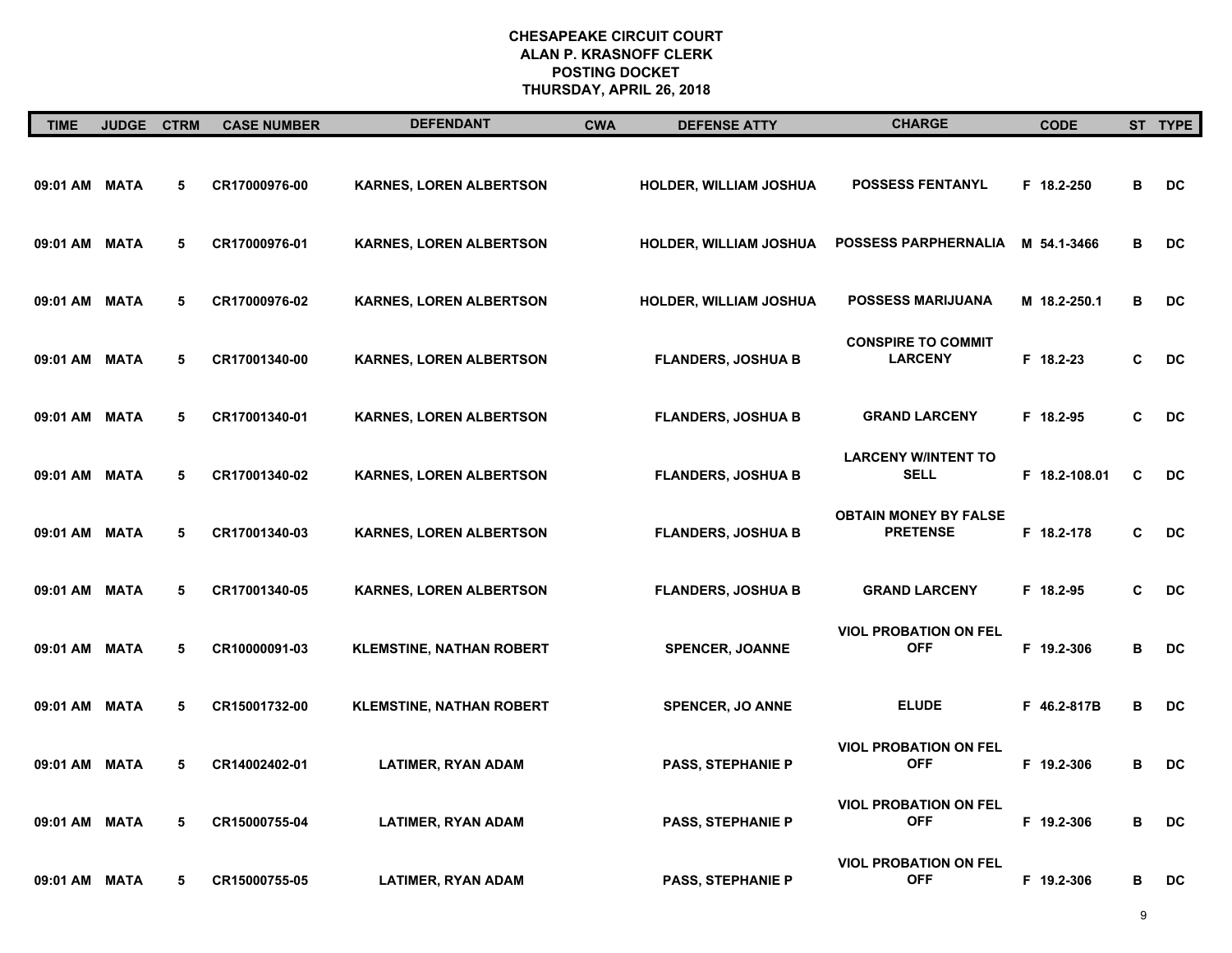| <b>TIME</b>   | <b>JUDGE</b> | <b>CTRM</b> | <b>CASE NUMBER</b> | <b>DEFENDANT</b>              | <b>CWA</b> | <b>DEFENSE ATTY</b>       | <b>CHARGE</b>                                   | <b>CODE</b> |   | ST TYPE   |
|---------------|--------------|-------------|--------------------|-------------------------------|------------|---------------------------|-------------------------------------------------|-------------|---|-----------|
| 09:01 AM MATA |              | 5           | CR14000450-01      | <b>LEWIS, TIFFANY COLLEEN</b> |            | Wegman, Robert L.         | <b>VIOL PROBATION ON FEL</b><br><b>OFF</b>      | F 19.2-306  | В | <b>DC</b> |
| 09:01 AM MATA |              | 5           | CR14001510-03      | <b>LEWIS, TIFFANY COLLEEN</b> |            | Wegman, Robert L.         | <b>VIOL PROBATION ON FEL</b><br><b>OFF</b>      | F 19.2-306  | В | DC        |
| 09:01 AM MATA |              | 5           | CR14001745-01      | <b>LEWIS, TIFFANY COLLEEN</b> | <b>CLB</b> | Wegman, Robert L.         | <b>VIOL PROBATION ON FEL</b><br><b>OFF</b>      | F 19.2-306  | В | DC        |
| 09:01 AM MATA |              | 5           | CR06A01886-01      | LITTLE, JEDEDIAH WILLIAM      | <b>AJS</b> | <b>SHANNON, KRISTEN M</b> | <b>PROB VIOL(POSS</b><br><b>BURGLARS TOOLS)</b> | F 19.2-306  | C | <b>DC</b> |
| 09:01 AM MATA |              | 5           | CR06A01887-01      | LITTLE, JEDEDIAH WILLIAM      | <b>AJS</b> | <b>SHANNON, KRISTEN M</b> | <b>PROB VIOL</b><br>(CONCEALMENT)               | F 19.2-306  | C | DC        |
| 09:01 AM MATA |              | 5           | CR12001284-05      | LITTLE, JEDEDIAH WILLIAM      |            | <b>SHANNON, KRISTEN M</b> | <b>PROB VIOL (GRAND</b><br><b>LARCENY</b> )     | F 19.2-306  | C | DC        |
| 09:01 AM MATA |              | 5           | CR12001284-06      | LITTLE, JEDEDIAH WILLIAM      |            | <b>SHANNON, KRISTEN M</b> | PROB VIOL (TRESPASS)                            | M 19.2-306  | C | DC        |
| 09:01 AM      | MATA         | 5           | CR12001284-07      | LITTLE, JEDEDIAH WILLIAM      |            | <b>SHANNON, KRISTEN M</b> | <b>PROB VIOL (GRAND</b><br><b>LARCENY)</b>      | F 19.2-306  | C | DC        |
| 09:01 AM MATA |              | 5           | CR12000986-03      | <b>LYNCH, PATRICK CODY</b>    |            | <b>WEGMAN, ROBERT L</b>   | <b>VIOL PROBATION ON FEL</b><br><b>OFF</b>      | F 19.2-306  | В | DC        |
| 09:01 AM MATA |              | 5           | CR16001531-00      | <b>LYNCH, PATRICK CODY</b>    |            | <b>MESSMAN, MYKELL L</b>  | <b>POSSESS HEROIN</b>                           | F 18.2-250  | в | DC        |
| 09:01 AM MATA |              | 5           | CR11002331-03      | <b>MELTON, JASON BRIAN</b>    | <b>MIF</b> | <b>STOKES, MARK</b>       | <b>VIOL PROBATION ON FEL</b><br><b>OFF</b>      | F 19.2-306  | C | DC        |
| 09:01 AM      | <b>MATA</b>  | 5           | CR12002864-08      | <b>MELTON, JASON BRIAN</b>    | <b>MIF</b> | <b>STOKES, MARK</b>       | <b>VIOL PROBATION ON FEL</b><br><b>OFF</b>      | F 19.2-306  | C | <b>DC</b> |
| 09:01 AM MATA |              | 5           | CR13000558-06      | MUNDIE, MATTHEW JOSEPH        | <b>CLB</b> | Buyrn, Richard L.         | <b>VIOL PROBATION ON FEL</b><br><b>OFF</b>      | F 19.2-306  | В | DC        |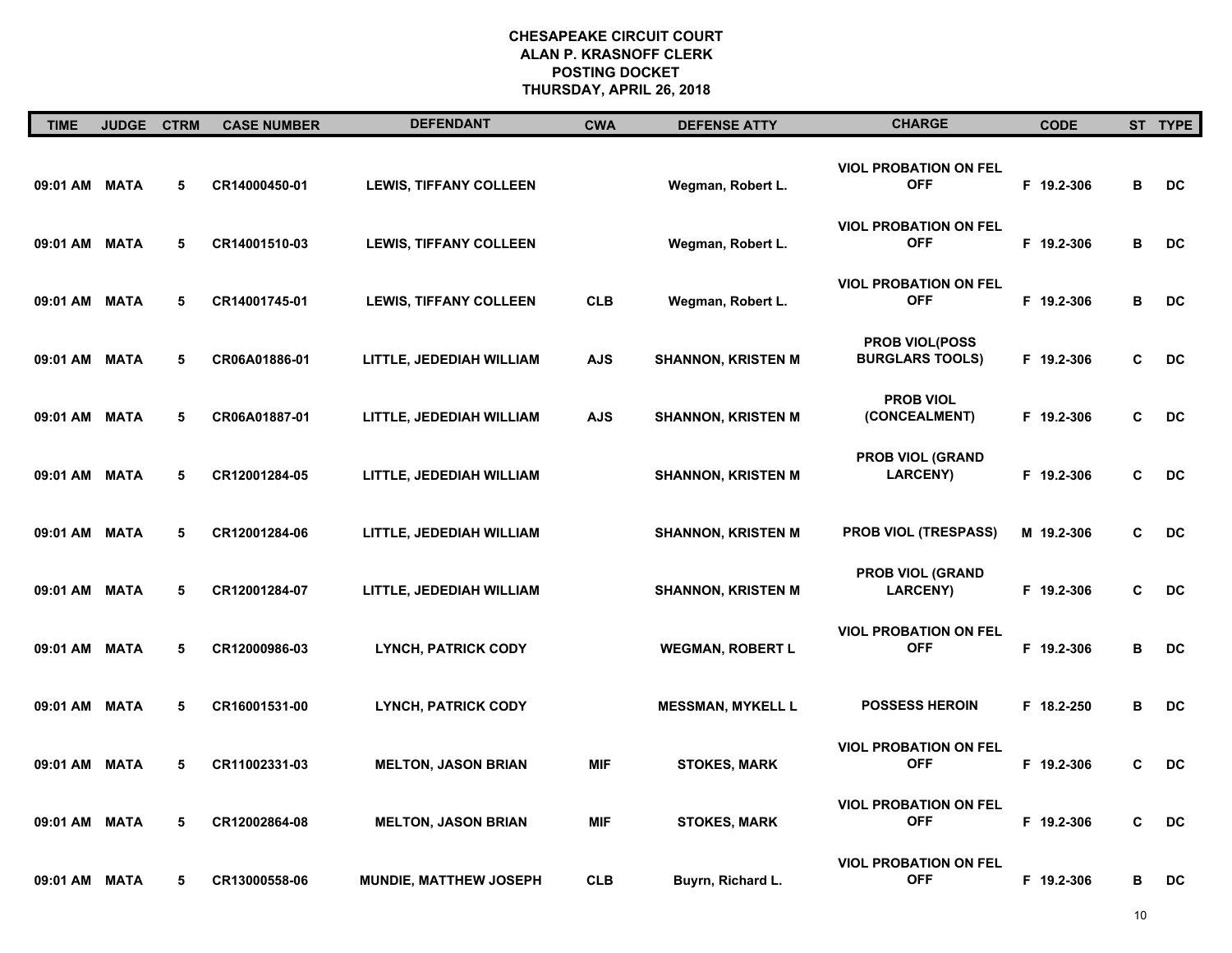| <b>TIME</b>   | <b>JUDGE</b> | <b>CTRM</b> | <b>CASE NUMBER</b> | <b>DEFENDANT</b>                  | <b>CWA</b> | <b>DEFENSE ATTY</b>          | <b>CHARGE</b>                              | <b>CODE</b> |   | ST TYPE   |
|---------------|--------------|-------------|--------------------|-----------------------------------|------------|------------------------------|--------------------------------------------|-------------|---|-----------|
| 09:01 AM MATA |              | 5           | CR15001127-00      | MUNDIE, MATTHEW JOSEPH            | <b>CLB</b> | <b>TITTER, JENNIFER</b>      | <b>POSSESS HEROIN</b>                      | F 18.2-250  | В | DC        |
| 09:01 AM      | <b>MATA</b>  | 5           | CR13000625-01      | PARDEE, DANIEL THOMAS             |            | <b>KORSLUND, ERIC</b>        | <b>VIOL PROBATION ON FEL</b><br><b>OFF</b> | F 19.2-306  | C | DC        |
| 09:01 AM      | <b>MATA</b>  | 5           | CR15000698-01      | PARLETT, KENNETH RAY; JR          |            | <b>RENNINGER, NICHOLAS D</b> | <b>PROB VIOL (GRAND</b><br><b>LARCENY)</b> | F 19.2-306  | C | DC        |
| 09:01 AM      | <b>MATA</b>  | 5           | CR17001317-00      | PARLETT, KENNETH RAY; JR          |            | Sacks, Andrew M.             | <b>POSSESS COCAINE</b>                     | F 18.2-250  | В | DC        |
| 09:01 AM      | MATA         | 5           | CR12001883-01      | PITTS-WORRELL, PATIENCE PATRIC    |            | DUNN, JASON A                | <b>VIOL PROBATION ON FEL</b><br><b>OFF</b> | F 19.2-306  | C | DC        |
| 09:01 AM      | <b>MATA</b>  | 5           | CR12003172-01      | PITTS-WORRELL, PATIENCE PATRIC    |            | DUNN, JASON A                | <b>VIOL PROBATION ON FEL</b><br><b>OFF</b> | F 19.2-306  | C | DC        |
| 09:01 AM      | <b>MATA</b>  | 5           | CR17001129-00      | TEW, CYNTHIA RAE                  |            | <b>SACKS, ANDREW</b>         | <b>POSSESS HEROIN</b>                      | F 18.2-250  | в | DC        |
| 09:01 AM      | <b>MATA</b>  | 5           | CR17001129-01      | <b>TEW, CYNTHIA RAE</b>           |            | <b>SACKS, ANDREW</b>         | <b>PETIT LARCENY</b>                       | M 18.2-96   | в | <b>DC</b> |
| 09:01 AM MATA |              | 5           | CR17001129-02      | <b>TEW, CYNTHIA RAE</b>           |            | <b>SACKS, ANDREW</b>         | <b>POSSESS FENTANYL</b>                    | F 18.2-250  | C | DC        |
| 09:01 AM MATA |              | 5           | CR08002968-02      | <b>TOLSON, CHRISTOPHER ROBERT</b> |            | <b>PASS, STEPHANIE P</b>     | <b>VIOL PROBATION ON FEL</b><br><b>OFF</b> | F 19.2-306  | C | <b>DC</b> |
| 09:01 AM MATA |              | 5           | CR09003527-01      | TOLSON, CHRISTOPHER ROBERT        |            | <b>PASS, STEPHANIE P</b>     | <b>VIOL PROBATION ON FEL</b><br><b>OFF</b> | F 19.2-306  | C | DC        |
| 09:01 AM      | MATA         | 5           | CR09003528-01      | TOLSON, CHRISTOPHER ROBERT        |            | <b>PASS, STEPHANIE P</b>     | <b>VIOL PROBATION ON FEL</b><br><b>OFF</b> | F 19.2-306  | C | DC        |
| 09:01 AM MATA |              | 5           | CR09003529-01      | TOLSON, CHRISTOPHER ROBERT        |            | <b>PASS, STEPHANIE P</b>     | <b>VIOL PROBATION ON FEL</b><br><b>OFF</b> | F 19.2-306  | C | DC        |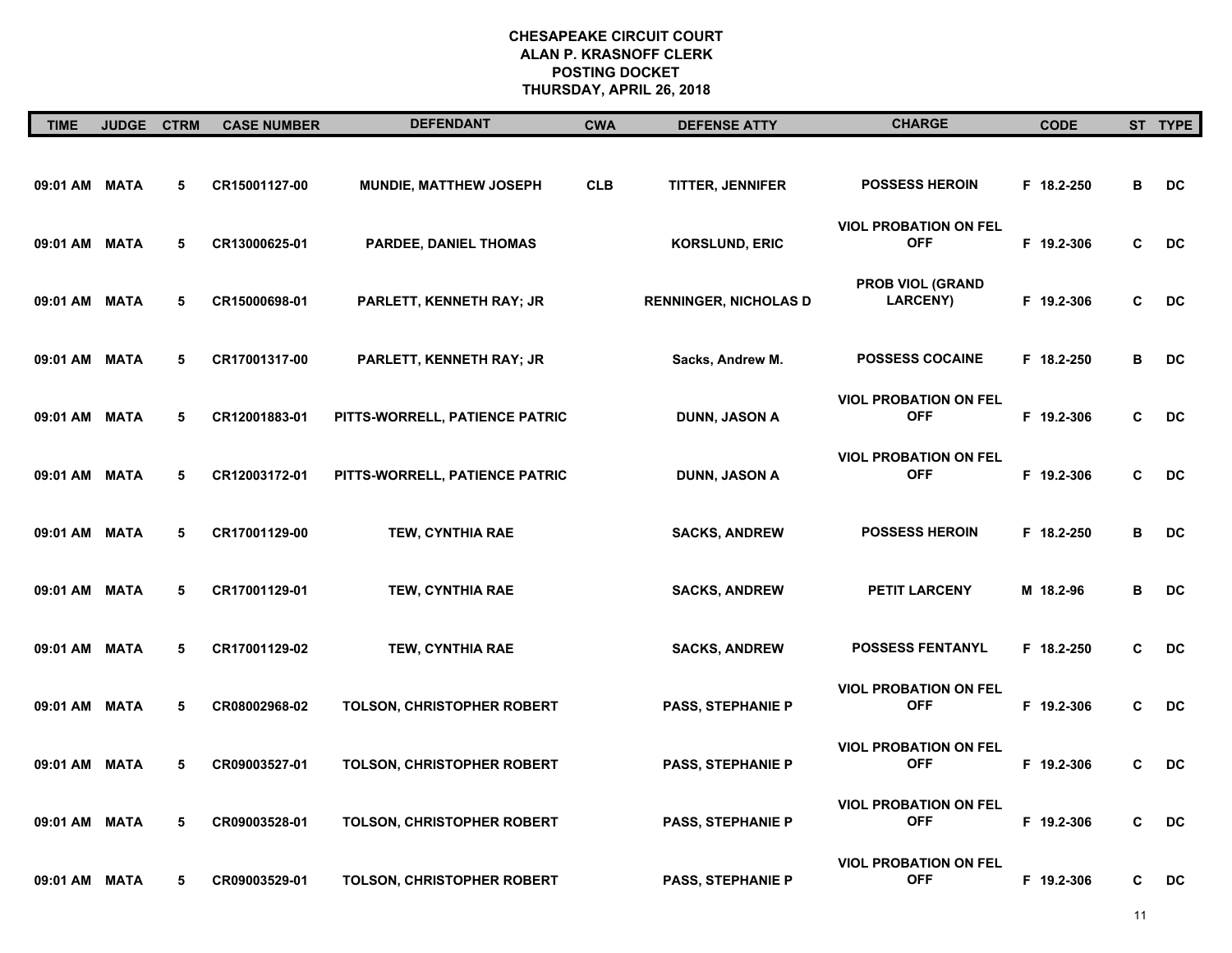| <b>TIME</b>   | JUDGE CTRM  |              | <b>CASE NUMBER</b> | <b>DEFENDANT</b>                  | <b>CWA</b> | <b>DEFENSE ATTY</b>      | <b>CHARGE</b>                                | <b>CODE</b>  |   | ST TYPE       |
|---------------|-------------|--------------|--------------------|-----------------------------------|------------|--------------------------|----------------------------------------------|--------------|---|---------------|
| 09:01 AM MATA |             | 5            | CR09003530-01      | TOLSON, CHRISTOPHER ROBERT        |            | <b>PASS, STEPHANIE P</b> | <b>VIOL PROBATION ON FEL</b><br><b>OFF</b>   | F 19.2-306   | C | DC            |
| 09:01 AM MATA |             | 5            | CR09003531-01      | TOLSON, CHRISTOPHER ROBERT        |            | <b>PASS, STEPHANIE P</b> | <b>VIOL PROBATION ON FEL</b><br><b>OFF</b>   | F 19.2-306   | C | DC            |
| 09:01 AM MATA |             | 5            | CR09003532-01      | TOLSON, CHRISTOPHER ROBERT        |            | <b>PASS, STEPHANIE P</b> | <b>VIOL PROBATION OF MISD</b><br><b>OFF</b>  | M 19.2-306   | C | DC            |
| 09:01 AM MATA |             | 5            | CR09003753-01      | <b>TOLSON, CHRISTOPHER ROBERT</b> |            | <b>PASS, STEPHANIE P</b> | <b>VIOL PROBATION ON FEL</b><br><b>OFF</b>   | F 19.2-306   | C | <b>DC</b>     |
| 09:01 AM MATA |             | 5            | CR10000142-02      | TOLSON, CHRISTOPHER ROBERT        |            | <b>PASS, STEPHANIE P</b> | <b>VIOL PROBATION ON FEL</b><br><b>OFF</b>   | F 19.2-306   | C | DC            |
| 09:01 AM MATA |             | 5            | CR10000142-03      | TOLSON, CHRISTOPHER ROBERT        |            | <b>PASS, STEPHANIE P</b> | <b>VIOL PROBATION ON FEL</b><br><b>OFF</b>   | F 19.2-306   | C | DC            |
| 09:01 AM MATA |             | 5            | CR17000279-00      | TOLSON, CHRISTOPHER ROBERT        |            | Winn, A. Robinson        | LARCENY, 3RD+OFF                             | F 18.2-104   | C | DC            |
| 09:01 AM      | <b>MATA</b> | 5            | CR17000279-01      | TOLSON, CHRISTOPHER ROBERT        |            | Winn, A. Robinson        | LARCENY, 3RD+ OFF                            | F 18.2-104   | C | DC            |
| 09:01 AM MATA |             | 5            | CR17000279-02      | <b>TOLSON, CHRISTOPHER ROBERT</b> |            | Winn, A. Robinson        | <b>GRAND LARCENY</b>                         | F 18.2-95    | C | DC            |
| 09:01 AM MATA |             | 5            | CR13001353-03      | <b>WILLIAMS, EMMA LOUISE</b>      |            | Mason, G. Jeffrey        | <b>VIOL PROBATION ON FEL</b><br><b>OFF</b>   | F 19.2-306   | в | DC            |
| 09:01 AM MATA |             | 5            | CR13001353-04      | <b>WILLIAMS, EMMA LOUISE</b>      |            | Mason, G. Jeffrey        | <b>VIOL GOOD BEHAV ON MISD</b><br><b>OFF</b> | M 19.2-306   | в | DC            |
| 09:30 AM MATA |             | $\mathbf{2}$ | CR15001782-01      | <b>BARRINER, JEREMY MICAH</b>     |            |                          | <b>PROB VIOL (POSSESS</b><br><b>HEROIN</b> ) | F 19.2-306   |   | C ADAT        |
| 09:30 AM MATA |             | $\mathbf{2}$ | CR17000549-00      | <b>HUNYADY, JOESPH R</b>          | <b>CEE</b> |                          | <b>IDENTY THFT: FINANC LOSS</b><br>>\$200    | F 18.2-186.3 |   | <b>B ADAT</b> |